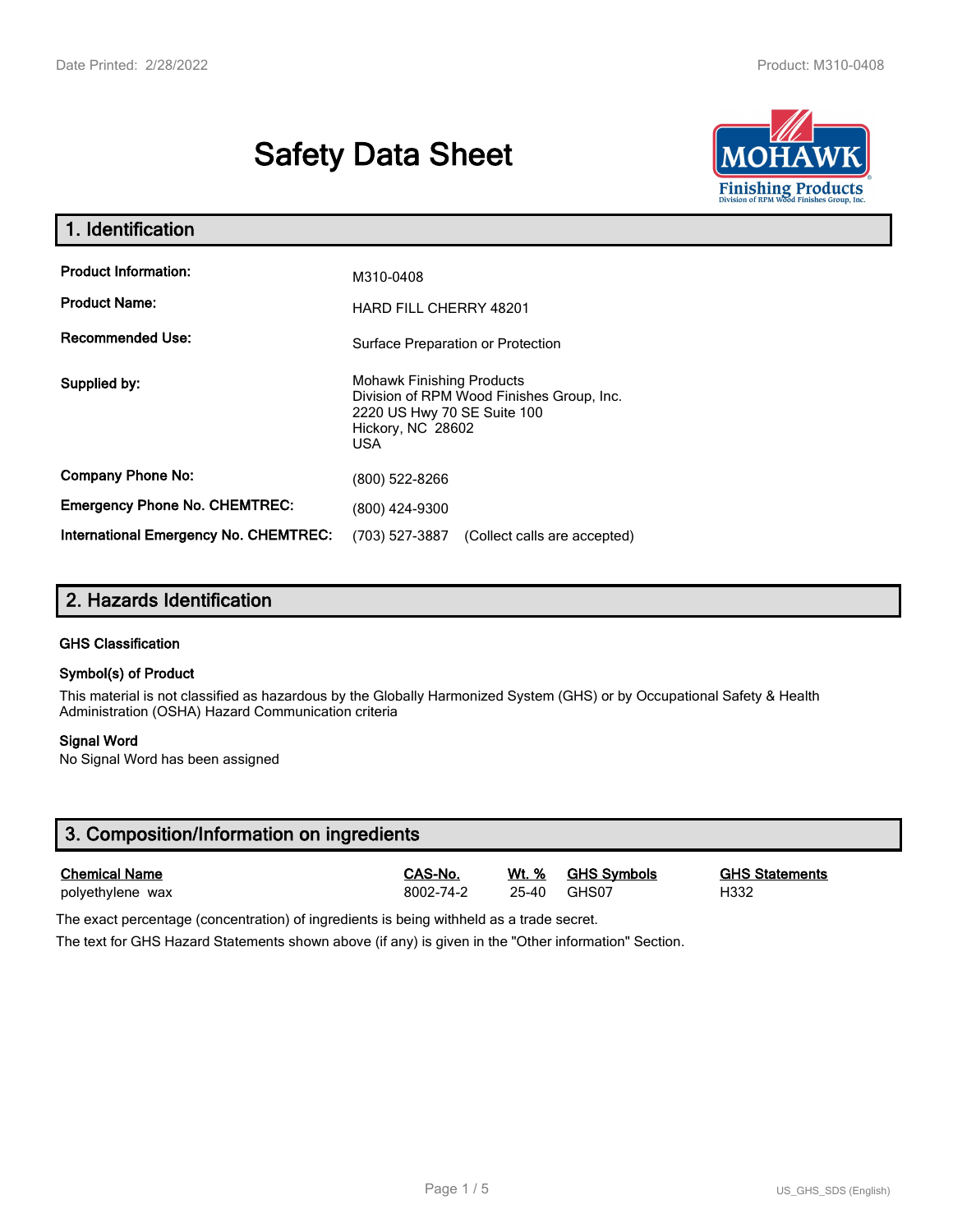# **4. First-aid Measures**



FIRST AID - EYE CONTACT: IF IN EYES: Rinse cautiously with water for several minutes. Remove contact lenses, if present and easy to do. Continue rinsing. If eye irritation persists: Get medical advice/attention.

FIRST AID - SKIN CONTACT: IF ON SKIN: Gently wash with plenty of Soap and Water. If skin irritation occurs: Get medical advice/ attention.

FIRST AID - INGESTION: IF SWALLOWED: rinse mouth. Do NOT induce vomiting. IF exposed or if you feel unwell: Call a POISON CENTER or doctor/physician.

FIRST AID - INHALATION: IF INHALED: If breathing is difficult, remove victim to fresh air and keep at rest in a position comfortable for breathing. IF exposed or if you feel unwell: Call a POISON CENTER or doctor/physician.

# **5. Fire-fighting Measures**

**SPECIAL FIREFIGHTING PROCEDURES:** This product is not expected to burn under normal conditions of use.

**FIREFIGHTING EQUIPMENT:** None.

# **6. Accidental Release Measures**

#### **ENVIRONMENTAL MEASURES:** No Information

**STEPS TO BE TAKEN IN CASE MATERIAL IS RELEASED OR SPILLED:** Sweep up or vacuum up spillage and collect in suitable container for disposal.

# **7. Handling and Storage**



**HANDLING:** Avoid inhalation and contact with eyes, skin, and clothing. Wash hands thoroughly after handling and before eating or drinking. In keeping with safe handling practices, avoid ignition sources (smoking, flames, pilot lights, electrical sparks); ground and bond containers when transferring the material to prevent static electricity sparks that could ignite vapor and use spark proof tools and explosion proof equipment. Empty containers may retain product residue or vapor. Do not pressurize, cut, weld, braze, solder, drill, grind, or expose container to heat, flame, sparks, static electricity, or other sources of ignition. Any of these actions can potentially cause an explosion that may lead to injury.

**STORAGE:** Keep containers closed when not in use. Store in cool well ventilated space away from incompatible materials.

#### **8. Exposure Controls/Personal Protection**

| Ingredients with Occupational Exposure Limits<br><b>Chemical Name</b>                                             | <b>ACGIH TLV-TWA</b> | <b>ACGIH-TLV STEL</b> | <b>OSHA PEL-TWA</b> | <b>OSHA PEL-CEILING</b> |  |
|-------------------------------------------------------------------------------------------------------------------|----------------------|-----------------------|---------------------|-------------------------|--|
| polyethylene wax                                                                                                  | $2 \text{ ma/m}$ 3   | N.D.                  | N.D.                | N.D.                    |  |
| Further Advice: MEL = Maximum Exposure Limit OES = Occupational Exposure Standard SUP = Supplier's Recommendation |                      |                       |                     |                         |  |

**Sk = Skin Sensitizer N.E. = Not Established N.D. = Not Determined**

#### **Personal Protection**



**RESPIRATORY PROTECTION:** In case of insufficient ventilation wear suitable respiratory equipment.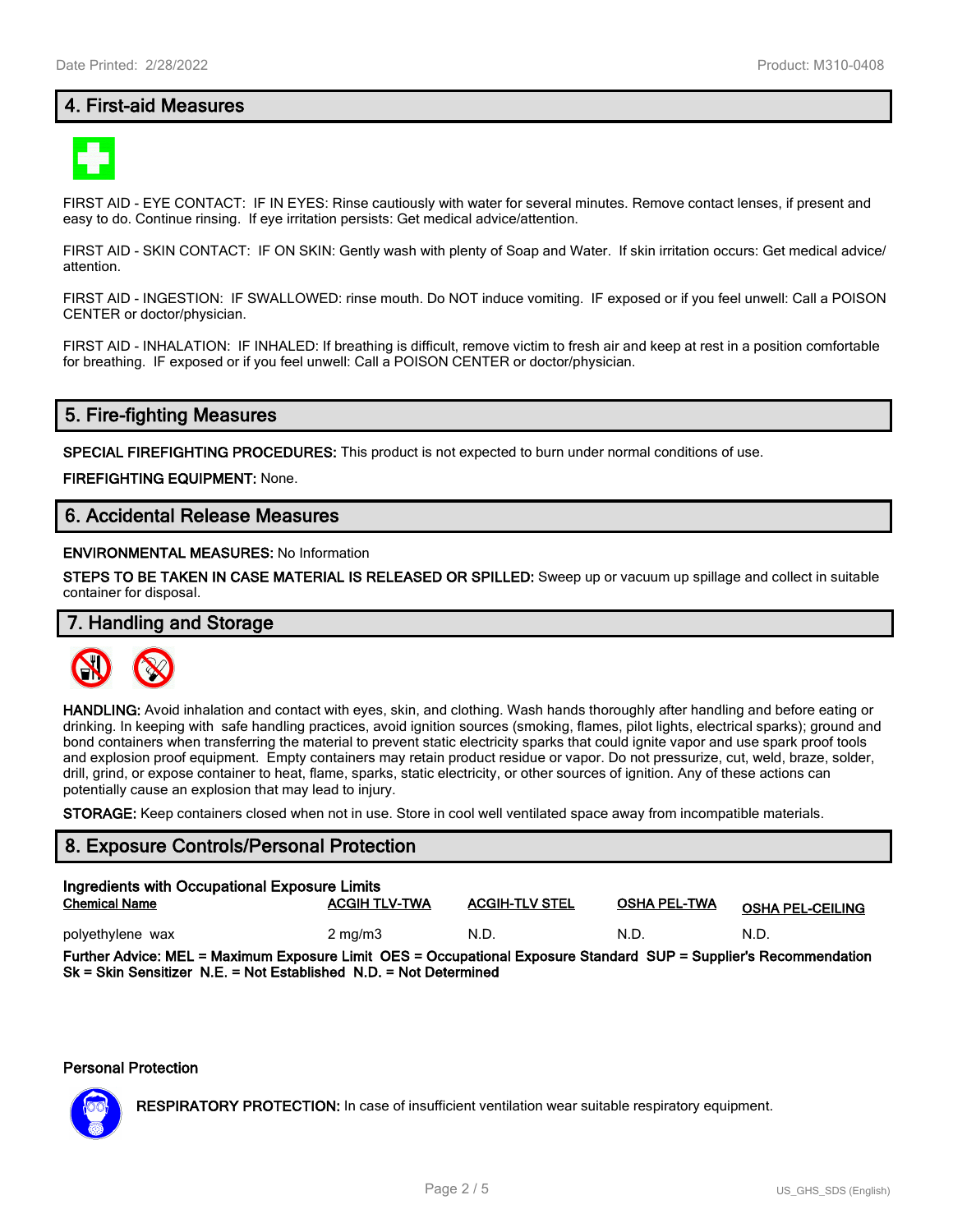

**SKIN PROTECTION:** For prolonged or repeated contact use protective gloves.



**EYE PROTECTION:** Safety glasses



**OTHER PROTECTIVE EQUIPMENT:** No Information



**HYGIENIC PRACTICES:** It is good practice to avoid contact with the product and/or its vapors, mists or dust by using appropriate protective measures. Wash thoroughly after handling and before eating or drinking.

# **9. Physical and Chemical Properties**

| Appearance:                    | Solid                      | <b>Physical State:</b>                      | <b>SOLID</b>   |
|--------------------------------|----------------------------|---------------------------------------------|----------------|
| Odor:                          | None to Very Faint         | <b>Odor Threshold:</b>                      | Not determined |
| Density, g/cm3:                | 0.838                      | pH:                                         | Not determined |
| Freeze Point, °F:              | Not determined             | Viscosity:                                  | Not determined |
| <b>Solubility in Water:</b>    | Not determined             | Partition Coefficient, n-octanol/<br>water: | Not determined |
| Decomposition temperature, °F: | Not determined             | <b>Explosive Limits, %:</b>                 | Not determined |
| Boiling Range, °F:             | Not determined             | Flash Point, °F:                            | 390 °F         |
| Combustibility:                | <b>Supports Combustion</b> | Auto-Ignition Temperature, °F:              | Not determined |
| <b>Evaporation Rate:</b>       | Slower than Diethyl Ether  | Vapor Pressure, mmHq:                       | Not determined |
| <b>Vapor Density:</b>          | Not determined             |                                             |                |
| $N.I. = No$ Information        |                            |                                             |                |

# **10. Stability and reactivity**

**STABILITY:** Stable under normal conditions.

**CONDITIONS TO AVOID:** Not applicable.

**INCOMPATIBILITY:** None known.

**HAZARDOUS DECOMPOSITION PRODUCTS:** Not determined.

# **11. Toxicological information**

**Practical Experiences**

**EMERGENCY OVERVIEW:** No Information **EFFECT OF OVEREXPOSURE - EYE CONTACT:** No Information **EFFECT OF OVEREXPOSURE - INGESTION:** No Information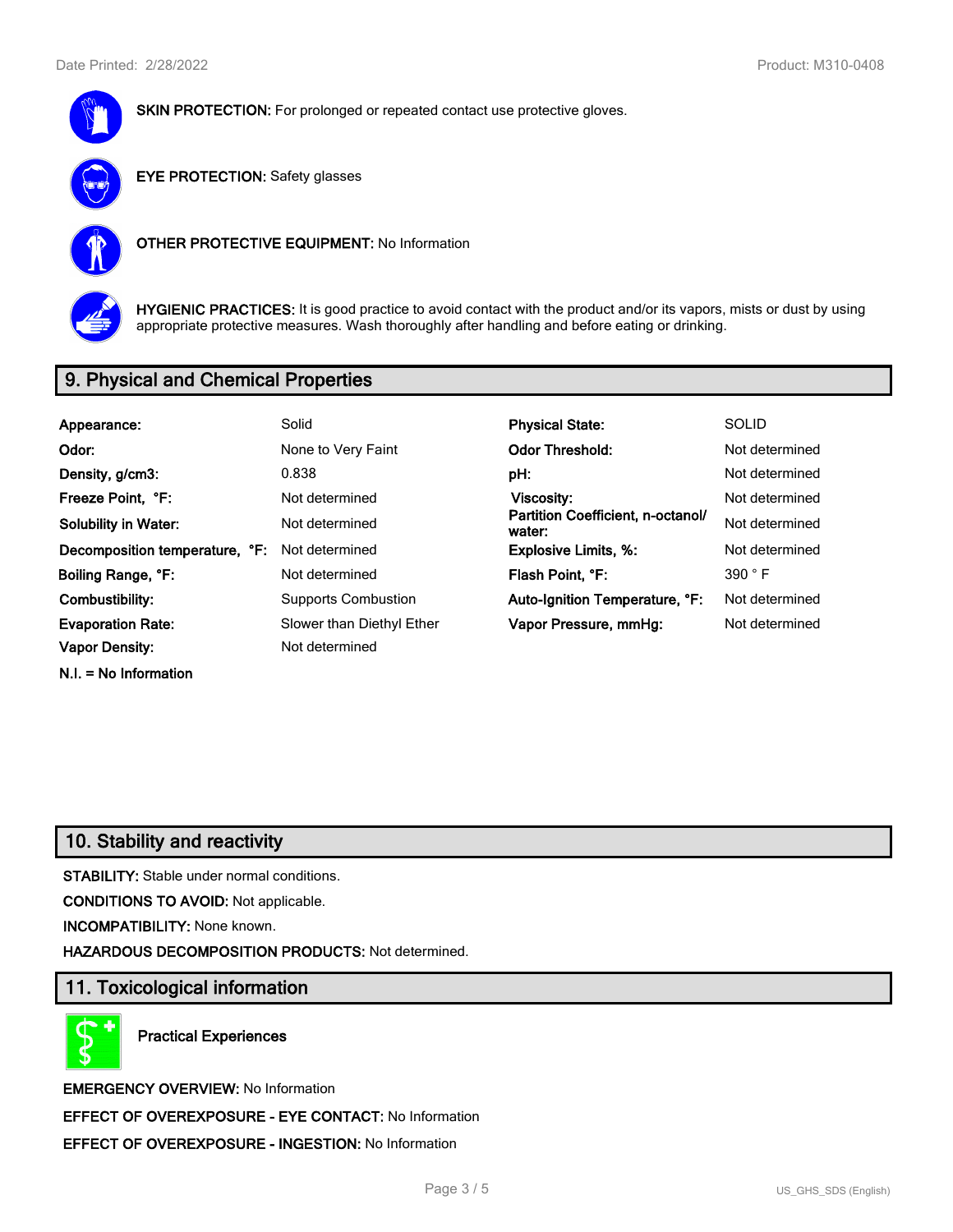#### **EFFECT OF OVEREXPOSURE - INHALATION:** No Information

#### **EFFECT OF OVEREXPOSURE - SKIN CONTACT:** No Information

**CARCINOGENICITY:** No Information

# **PRIMARY ROUTE(S) OF ENTRY:**

#### **Acute Toxicity Values**

**The acute effects of this product have not been tested. Data on individual components are tabulated below**

| CAS-No.   | <b>Chemical Name</b> |
|-----------|----------------------|
| 8002-74-2 | polvethylene wax     |

8002-74-2 polyethylene wax >3750 mg/kg Rat >3600 mg/kg Rabbit >14 mg/l

**Casa-No. 25 Co. 26 Co. 26 Co. 26 Co. 26 Co. 26 Co. 26 Vapor LC50** 

#### **N.I. = No Information**

# **12. Ecological information**

**ECOLOGICAL INFORMATION:** Ecological evaluation of this material has not been performed; however, do not allow the product to be released to the environment without governmental approval/permits.

# **13. Disposal Information**



**Product**

**DISPOSAL METHOD:** Waste from this material may be a listed and/or characteristic hazardous waste. Dispose of material, contaminated absorbent, container and unused contents in accordance with local, state, and federal regulations.

**STEPS TO BE TAKEN IN CASE MATERIAL IS RELEASED OR SPILLED:** Sweep up or vacuum up spillage and collect in suitable container for disposal.

#### **14. Transport Information**

#### **SPECIAL TRANSPORT PRECAUTIONS:** No Information

**DOT:** NOT RESTRICTED

**IATA:** NOT RESTRICTED

**IMDG:** NOT RESTRICTED

# **15. Regulatory Information**

### **U.S. Federal Regulations:**

#### **CERCLA - SARA Hazard Category**

This product has been reviewed according to the EPA 'Hazard Categories' promulgated under Sections 311 and 312 of the Superfund Amendment and Reauthorization Act of 1986 (SARA Title III) and is considered, under applicable definitions, to meet the following categories:

None Known